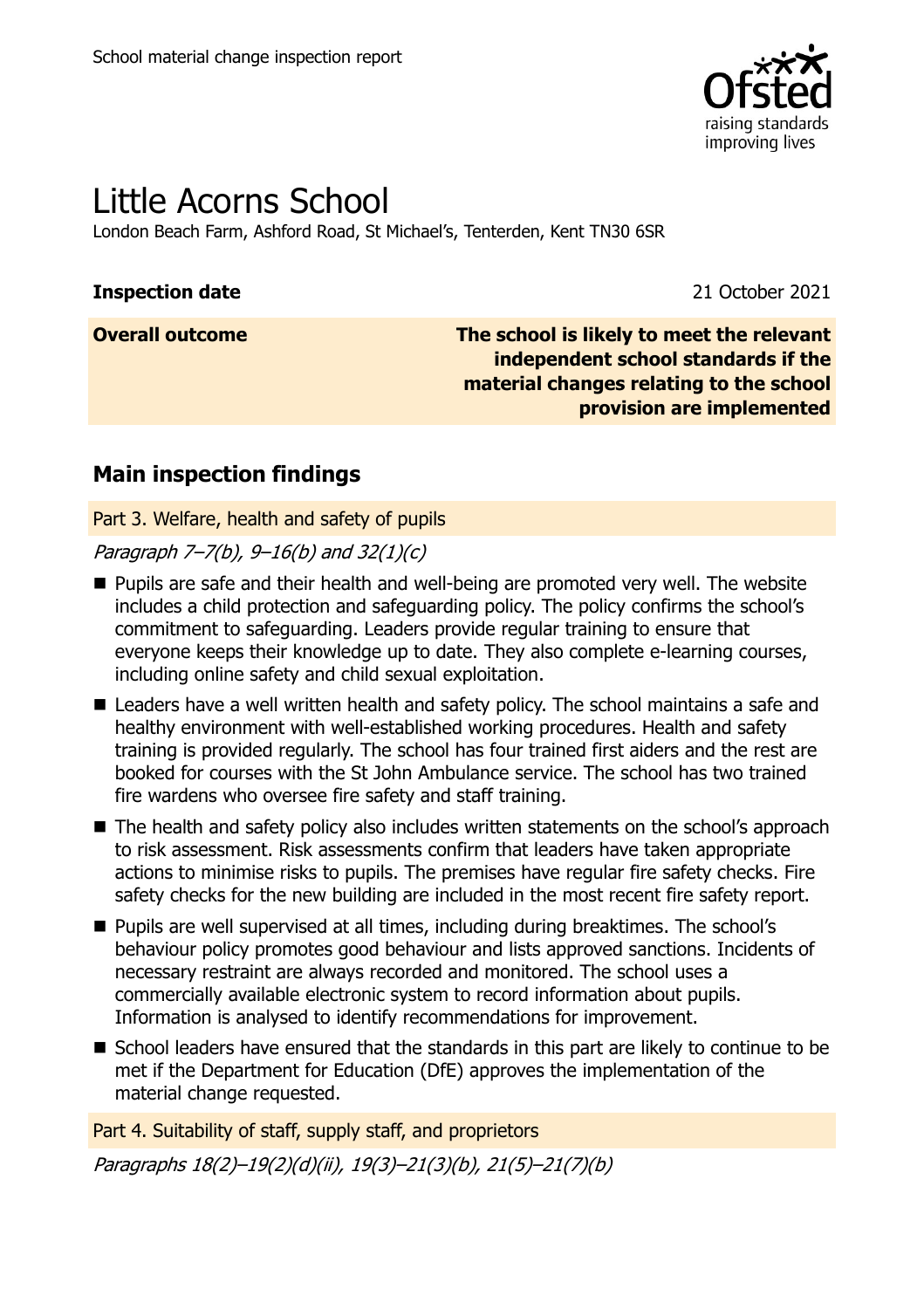

- The single central record is well presented and carefully completed. It covers all staff who work in the school, including teaching staff, support staff, proprietors and governors. The headteacher does not intend to use agency staff but the facility is there if needed at some time in the future. All documentation is cross referenced, up to date and in order.
- The headteacher has received suitable training in safer recruitment. Staff are thoroughly vetted during recruitment. The headteacher understands and follows statutory guidance. This includes obtaining references prior to interview and following up gaps in employment history. Personnel folders are well kept and organised.
- Leaders have ensured that the school is likely to continue to meet the requirements in Part 4 if the DfE approves the implementation of the material change requested.

#### Part 5. Premises of and accommodation at schools

### Paragraphs 23(1)–24(1)(b), 24(2)–29(1)(b)

- The proprietor has converted an old office building to provide additional space for the increase in pupil numbers. It is intended that the building will be used for older pupils. The building has been refurbished, according to the relevant health and safety, building and fire regulations. The building is arranged to provide four small learning spaces and an outside space for use.
- The premises are decorated and finished to a very high standard. Furniture has been ordered and much of it has already arrived. The premises are suitable for teaching and other educational activities. All parts of the accommodation have appropriate acoustics, lighting and heating. Exterior and interior lighting are of an appropriate standard. School buildings and outside areas are well maintained.
- Leaders have ensured that there are sufficient toilets for the number of pupils proposed. There are separate boys' and girls' toilets as well as toilets for staff and visitors. Hot and cold water washing facilities are available. The temperature of the hot water does not pose a scalding risk. Drinking water is available and labelled.
- The school has ample space on site for physical education activities. Leaders ensure that pupils have appropriate access to changing and shower facilities. The medical room is self-contained with a portable bed, washing facilities and a toilet nearby. There is a suitably stocked first-aid box and lockable storage for any medication.
- The standards in this part are likely to be met should the DfE approve the implementation of the material changes.

### Part 8. Quality of leadership in and management of schools

#### Paragraph 34(1)–34(1)(c)

- The proprietor and academic board have worked with commitment and resolve to plan for the proposed expansion of the school. This includes the refurbishment of previous office space to accommodate the increase in pupil numbers.
- Leaders demonstrate skills, knowledge and expertise appropriate to their role. This has enabled them to make sure that the independent school standards that were looked at as part of the inspection are likely to be met.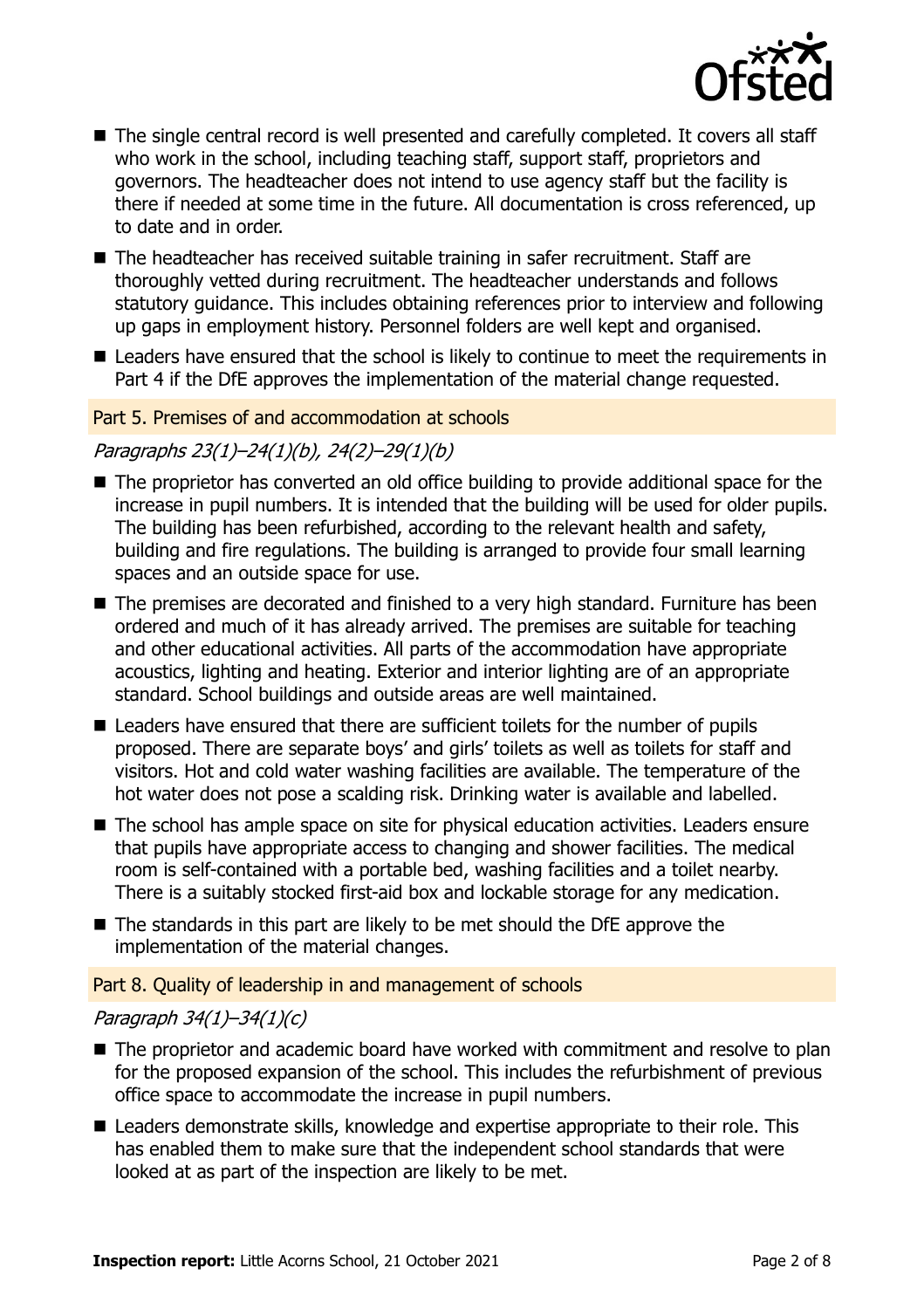

**Proprietors and leaders have ensured that the standards in this part are likely to be** met should the DfE approve the implementation of the material changes.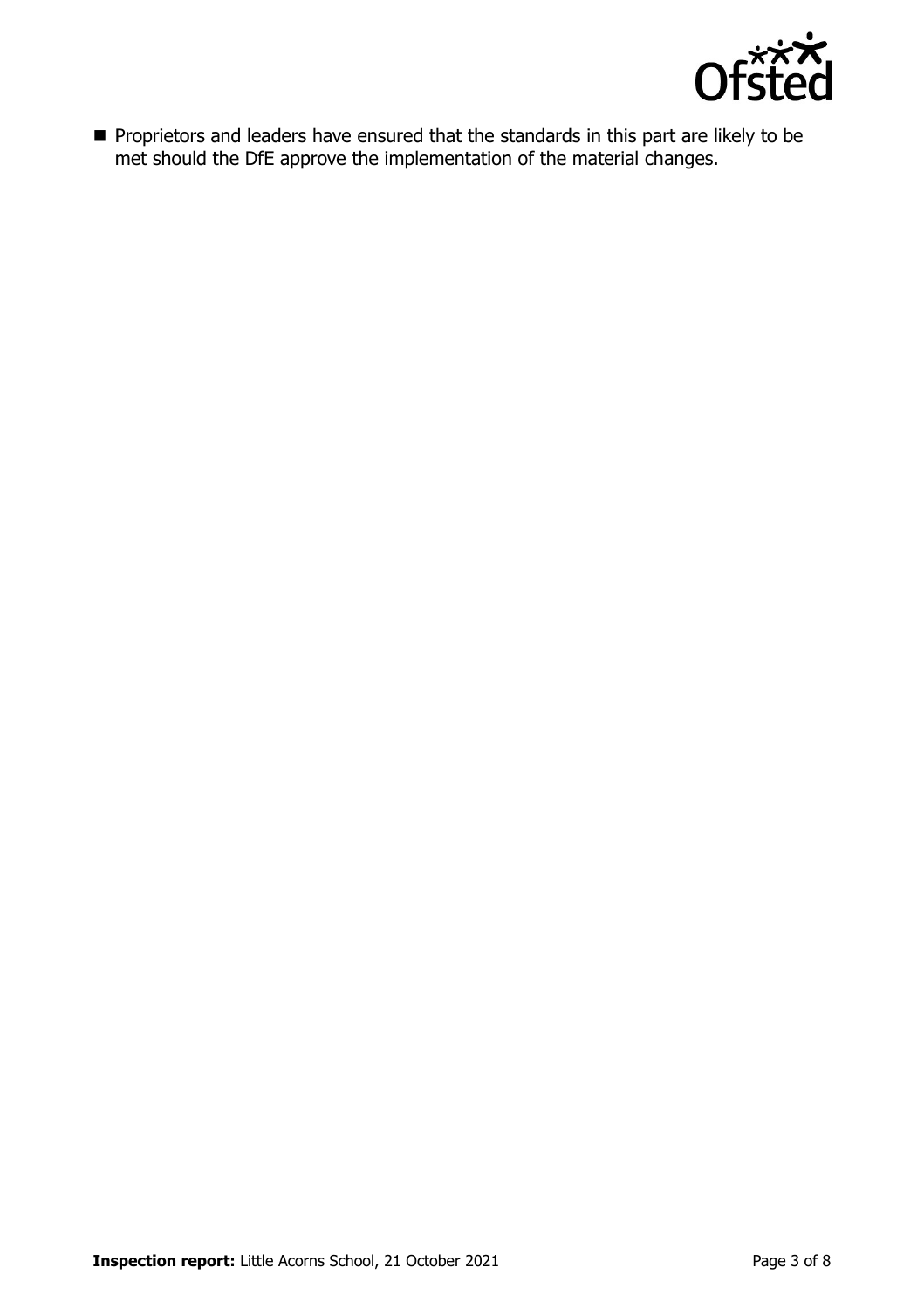

### **Compliance with regulatory requirements**

The school is likely to meets the requirements of the schedule to the Education (Independent School Standards) Regulations 2014 ('the independent school standards') and associated requirements that are relevant to the material change.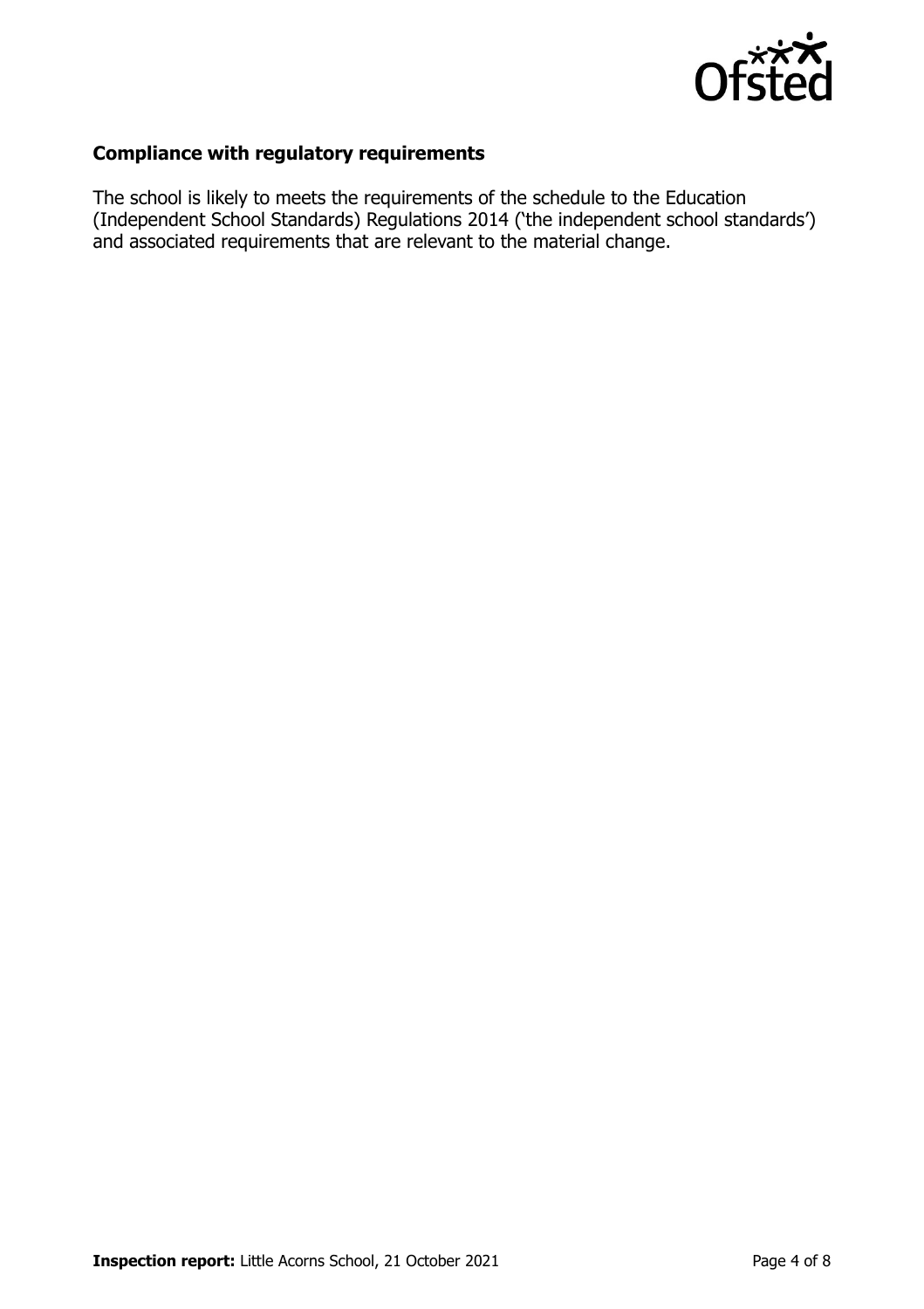

## **School details**

| Unique reference number | 131810   |
|-------------------------|----------|
| DfE registration number | 886/6085 |
| Inspection number       | 10203965 |

This inspection was carried out under section 162(4) of the Education Act 2002, the purpose of which is to advise the Secretary of State for Education about the school's compliance with the independent school standards relevant to the material change that the school has applied to make.

| Type of school                        | Other independent special school |
|---------------------------------------|----------------------------------|
| <b>School status</b>                  | Independent school               |
| Proprietor                            | Jawad Sheikh                     |
| Chair                                 | Barbara Dansey                   |
| <b>Headteacher</b>                    | <b>Alison Neal</b>               |
| Annual fees (day pupils)              | £42,234                          |
| Telephone number                      | 01233 850 422                    |
| Website                               | www.littleacornsschool.co.uk     |
| <b>Email address</b>                  | alison.neal@choicelifestyles.net |
| Dates of previous standard inspection | 6 to 8 November 2018             |

### **Pupils**

|                                        | School's current School's<br>position | proposal | Inspector's<br>recommendation |
|----------------------------------------|---------------------------------------|----------|-------------------------------|
| Age range of pupils                    | 5 to 14                               | 5 to 14  | 5 to 14                       |
| Number of pupils on the<br>school roll |                                       | 14       | 14                            |

### **Pupils**

|                         | School's current position School's proposal |       |
|-------------------------|---------------------------------------------|-------|
| <b>Gender of pupils</b> | Mixed                                       | Mixed |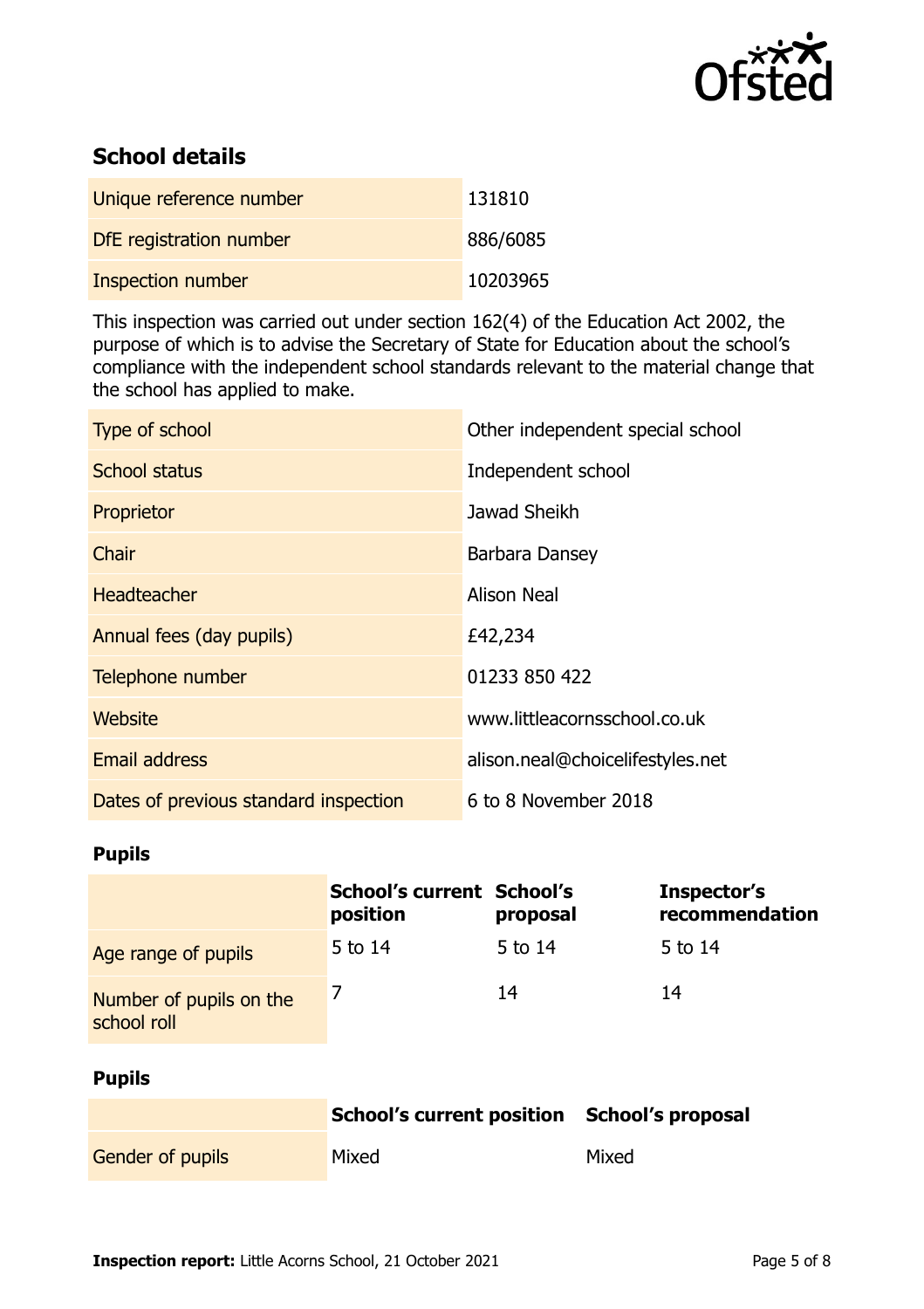

| Number of full-time pupils<br>of compulsory school age                                                    | 7  | 14 |
|-----------------------------------------------------------------------------------------------------------|----|----|
| Number of part-time pupils                                                                                | -0 |    |
| Number of pupils with<br>special educational needs<br>and/or disabilities                                 | 7  | 14 |
| Of which, number of pupils<br>with an education, health<br>and care plan                                  | 7  | 14 |
| Of which, number of pupils<br>paid for by a local authority<br>with an education, health<br>and care plan |    | 14 |

### **Staff**

|                                                  | <b>School's current position</b> | <b>School's proposal</b> |
|--------------------------------------------------|----------------------------------|--------------------------|
| Number of full-time<br>equivalent teaching staff | 3                                | 4                        |
| Number of part-time<br>teaching staff            |                                  |                          |
| Number of staff in the<br>welfare provision      | 3                                | 4                        |

### **Information about this school**

- Little Acorns School is a mixed independent special school offering education for pupils aged four to 15 years old. The school is adjacent to a children's home providing residential accommodation for pupils.
- The school specialises in working with pupils who have severe behavioural, emotional and mental health issues. All pupils have an education, health and care plan. The school is currently registered for eight pupils, but at the time of the inspection had seven pupils on roll.
- The school does make use of alternative provision at Mount Lodge Farm, which offers opportunities for fully supervised farming related activities.
- The school was last inspected in November 2018, when its overall effectiveness was judged to be good.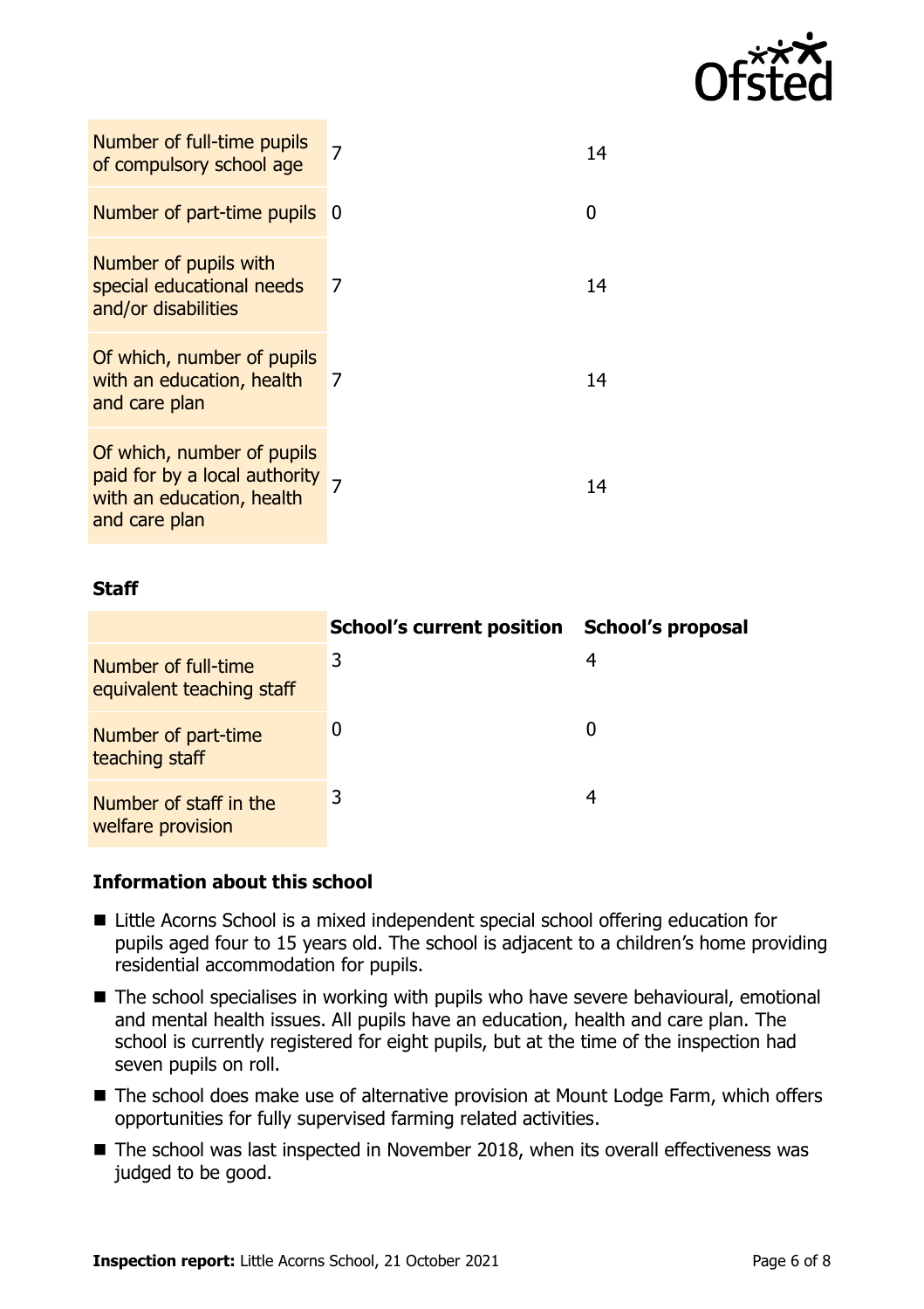

### **Information about this inspection**

- The inspection was carried out at the request of the DfE. The school requested that their maximum permitted number be increased to eight to 14 pupils. This will allow the school to offer places to day pupils.
- The DfE commissioned Ofsted to carry out this material change inspection. The commission included all the relevant regulations in Parts 3, 4, 5 and 8 of the independent school standards.
- $\blacksquare$  The purpose of the inspection was to see whether the school is likely to meet the relevant independent school standards if the requested material change is approved and implemented.
- This inspection was undertaken during the COVID-19 pandemic. The lead inspector conducted an on-site visit to meet leaders of the school. He also undertook a tour of the new building.
- The lead inspector reviewed documentation and actions taken to safeguard pupils and promote their health, safety and well-being. The review included school policies and leaders' risk assessments.

### **Inspection team**

Paul Metcalf, lead inspector and offsted Inspector